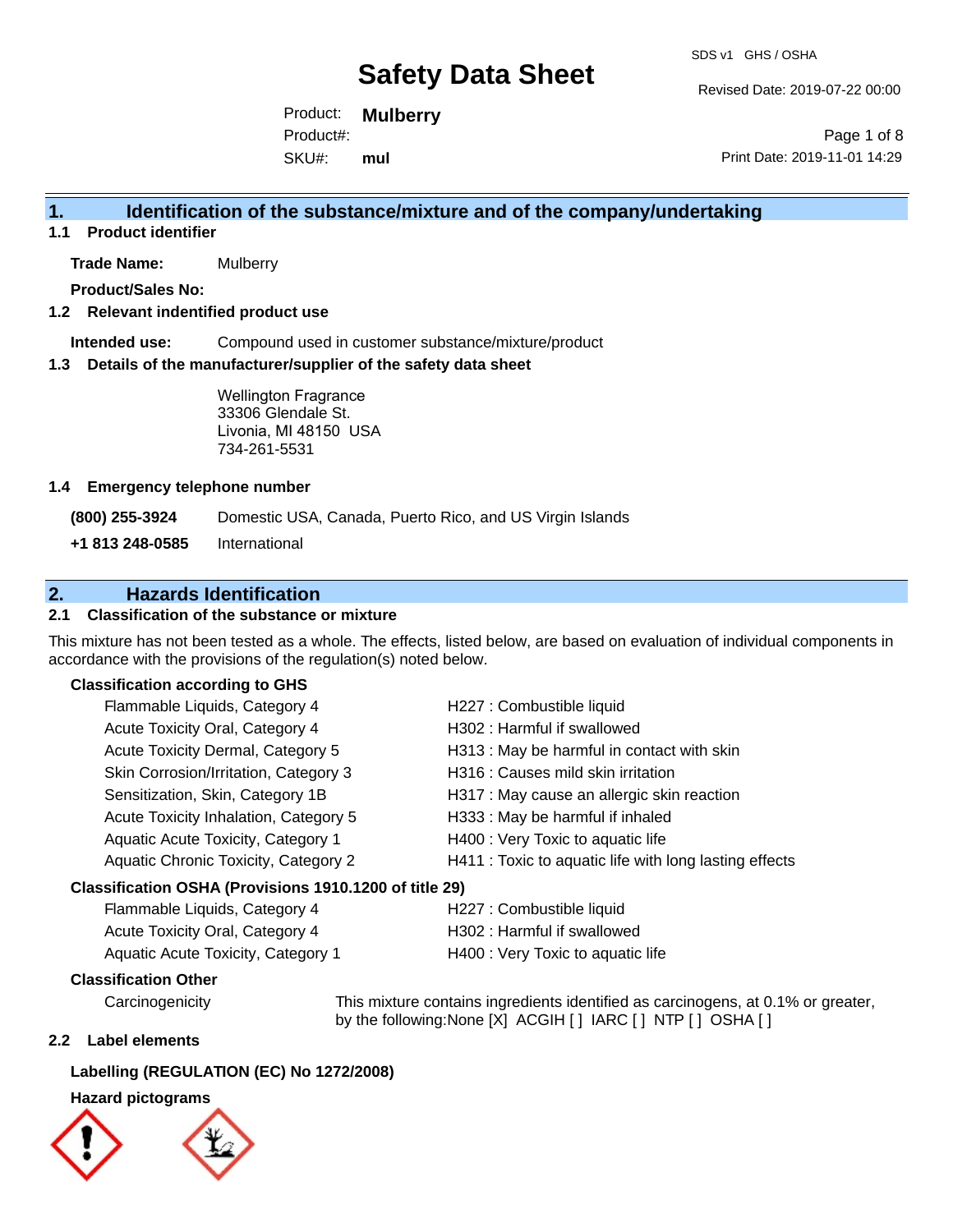Revised Date: 2019-07-22 00:00

Product: **Mulberry**  SKU#: Product#: **mul**

Page 2 of 8 Print Date: 2019-11-01 14:29

| <b>Signal Word: Warning</b>     |                                                                                                                                       |
|---------------------------------|---------------------------------------------------------------------------------------------------------------------------------------|
| <b>Hazard statments</b>         |                                                                                                                                       |
| H <sub>227</sub>                | Combustible liquid                                                                                                                    |
| H302                            | Harmful if swallowed                                                                                                                  |
| H313                            | May be harmful in contact with skin                                                                                                   |
| H316                            | Causes mild skin irritation                                                                                                           |
| H317                            | May cause an allergic skin reaction                                                                                                   |
| H333                            | May be harmful if inhaled                                                                                                             |
| H400                            | Very Toxic to aquatic life                                                                                                            |
| H411                            | Toxic to aquatic life with long lasting effects                                                                                       |
| <b>Precautionary Statements</b> |                                                                                                                                       |
| <b>Prevention:</b>              |                                                                                                                                       |
| P <sub>235</sub>                | Keep cool                                                                                                                             |
| P <sub>264</sub>                | Wash hands thoroughly after handling                                                                                                  |
| P270                            | Do not eat, drink or smoke when using this product                                                                                    |
| P272                            | Contaminated work clothing should not be allowed out of the workplace                                                                 |
| P <sub>273</sub>                | Avoid release to the environment                                                                                                      |
| <b>Response:</b>                |                                                                                                                                       |
| P301 + P312 + P330              | IF SWALLOWED: Call a POISON CENTER or doctor/physician if you feel unwell Rinse<br>mouth                                              |
| $P302 + P352$                   | IF ON SKIN: Wash with soap and water                                                                                                  |
| $P304 + P312$                   | IF INHALED: Call a POISON CENTER or doctor/physician if you feel unwell                                                               |
| P333 + P313                     | If skin irritation or a rash occurs: Get medical advice/attention                                                                     |
| P363                            | Wash contaminated clothing before reuse                                                                                               |
| P370 + P378                     | In case of fire: Use Carbon dioxide (CO2), Dry chemical, or Foam for extinction. Do not use<br>a direct water jet on burning material |
| P391                            | <b>Collect Spillage</b>                                                                                                               |
| <b>Other Hazards</b><br>2.3     |                                                                                                                                       |
|                                 |                                                                                                                                       |

**no data available**

# **3. Composition/Information on Ingredients**

## **3.1 Mixtures**

This product is a complex mixture of ingredients, which contains among others the following substance(s), presenting a health or environmental hazard within the meaning of the UN Globally Harmonized System of Classification and Labeling of Chemicals (GHS):

| CAS#<br>Ingredient     | EC#                  | Conc.<br>Range | <b>GHS Classification</b>    |
|------------------------|----------------------|----------------|------------------------------|
| $120 - 51 - 4$         | 204-402-9            | $50 - 60 %$    | H302; H313; H400; H411       |
| <b>Benzyl Benzoate</b> |                      |                |                              |
| $101 - 86 - 0$         | 202-983-3            | $10 - 20 \%$   | H303; H316; H317; H400; H411 |
|                        | Hexyl cinnamaldehyde |                |                              |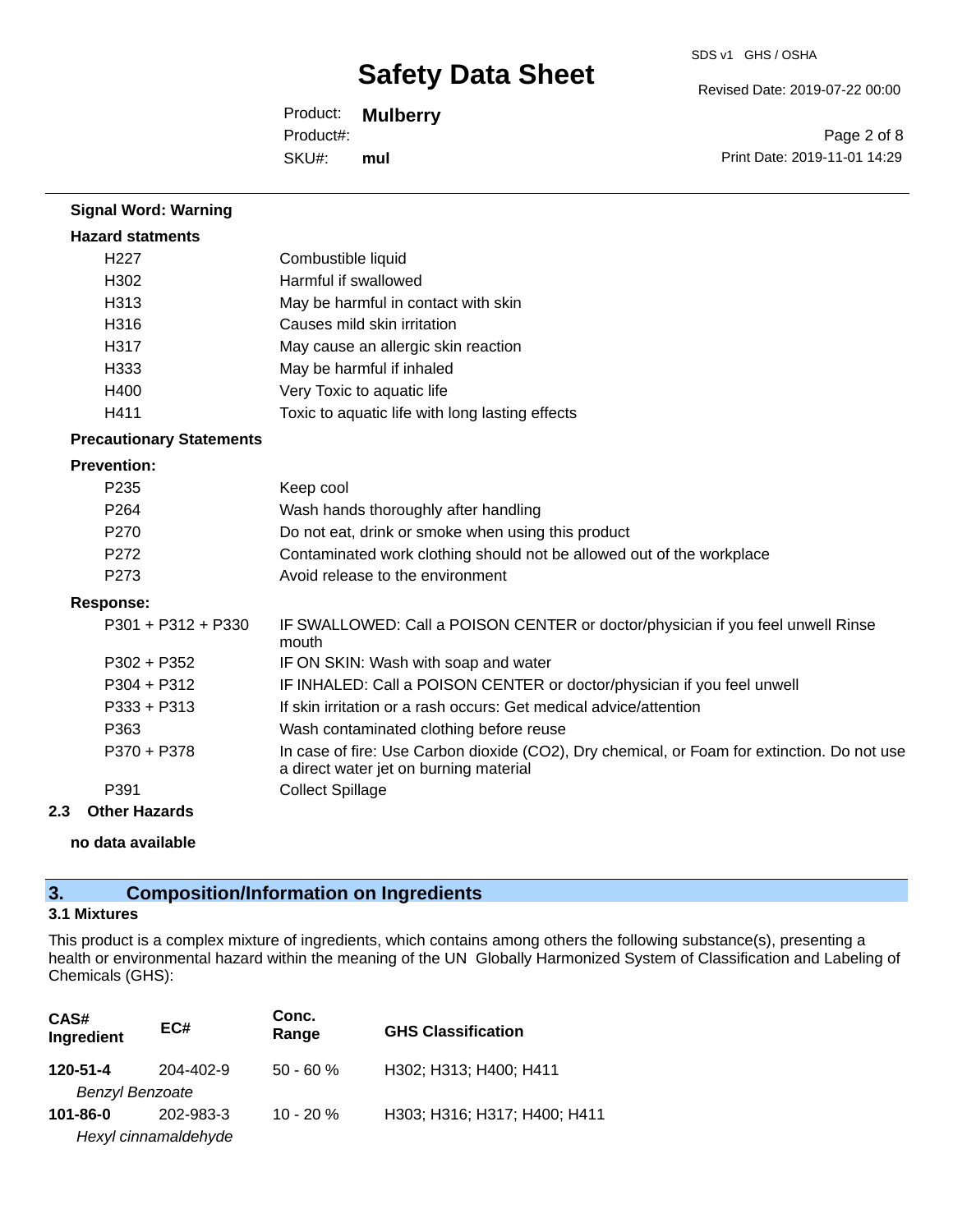SDS v1 GHS / OSHA

Revised Date: 2019-07-22 00:00

Product: **Mulberry** 

Product#:

SKU#: **mul**

Page 3 of 8 Print Date: 2019-11-01 14:29

| CAS#<br>Ingredient                                       | EC#                         | Conc.<br>Range | <b>GHS Classification</b>          |
|----------------------------------------------------------|-----------------------------|----------------|------------------------------------|
| $88 - 41 - 5$                                            | 201-828-7                   | $5 - 10%$      | H227; H303; H316; H401; H411       |
|                                                          | 2-t-Butylcyclohexyl acetate |                |                                    |
| 5989-27-5                                                | 227-813-5                   | $2 - 5%$       | H226; H304; H315; H317; H400; H410 |
| Limonene                                                 |                             |                |                                    |
| 1222-05-5                                                | 214-946-9                   | $2 - 5%$       | H316; H400; H410                   |
|                                                          | Hexamethylindanopyran       |                |                                    |
| $105 - 53 - 3$                                           | 203-305-9                   | $1 - 2%$       | H227; H319; H402                   |
| Diethyl malonate                                         |                             |                |                                    |
| 78-70-6                                                  | 201-134-4                   | $1 - 2 \%$     | H227; H303; H315; H317; H319; H402 |
| Linalool                                                 |                             |                |                                    |
| 140-11-4                                                 | 205-399-7                   | $1 - 2%$       | H303; H401; H412                   |
| Benzyl acetate                                           |                             |                |                                    |
| 68912-13-0                                               | 272-805-7                   | $1 - 2 \%$     | H401; H411                         |
| Hexahydro-methanoindenyl Propionate                      |                             |                |                                    |
| See Section 16 for full text of GHS classification codes |                             |                |                                    |

See Section 16 for full text of GHS classification codes which where not shown in section 2

Total Hydrocarbon Content (%  $w/w$ ) = 4.40

| $\overline{4}$ .<br><b>First Aid Measures</b>                                     |                                                                                                               |  |
|-----------------------------------------------------------------------------------|---------------------------------------------------------------------------------------------------------------|--|
| <b>Description of first aid measures</b><br>4.1                                   |                                                                                                               |  |
| Inhalation:                                                                       | Remove from exposure site to fresh air and keep at rest.<br>Obtain medical advice.                            |  |
| <b>Eye Exposure:</b>                                                              | Flush immediately with water for at least 15 minutes.<br>Contact physician if symptoms persist.               |  |
| <b>Skin Exposure:</b>                                                             | Remove contaminated clothes. Wash thoroughly with water (and soap).<br>Contact physician if symptoms persist. |  |
| Ingestion:                                                                        | Rinse mouth with water and obtain medical advice.                                                             |  |
| Most important symptoms and effects, both acute and delayed<br>4.2                |                                                                                                               |  |
| <b>Symptoms:</b>                                                                  | no data available                                                                                             |  |
| Risks:                                                                            | Refer to Section 2.2 "Hazard Statements"                                                                      |  |
| Indication of any immediate medical attention and special treatment needed<br>4.3 |                                                                                                               |  |
| Treatment:<br>Refer to Section 2.2 "Response"                                     |                                                                                                               |  |
|                                                                                   |                                                                                                               |  |
| 5 <sub>1</sub><br><b>Fire-Fighting measures</b>                                   |                                                                                                               |  |
| <b>Extinguishing media</b><br>5.1                                                 |                                                                                                               |  |
| Suitable:                                                                         | Carbon dioxide (CO2), Dry chemical, Foam                                                                      |  |
| Unsuitable                                                                        | Do not use a direct water jet on burning material                                                             |  |
| 5.2 Special hazards arising from the substance or mixture                         |                                                                                                               |  |
| <b>During fire fighting:</b>                                                      | Water may be ineffective                                                                                      |  |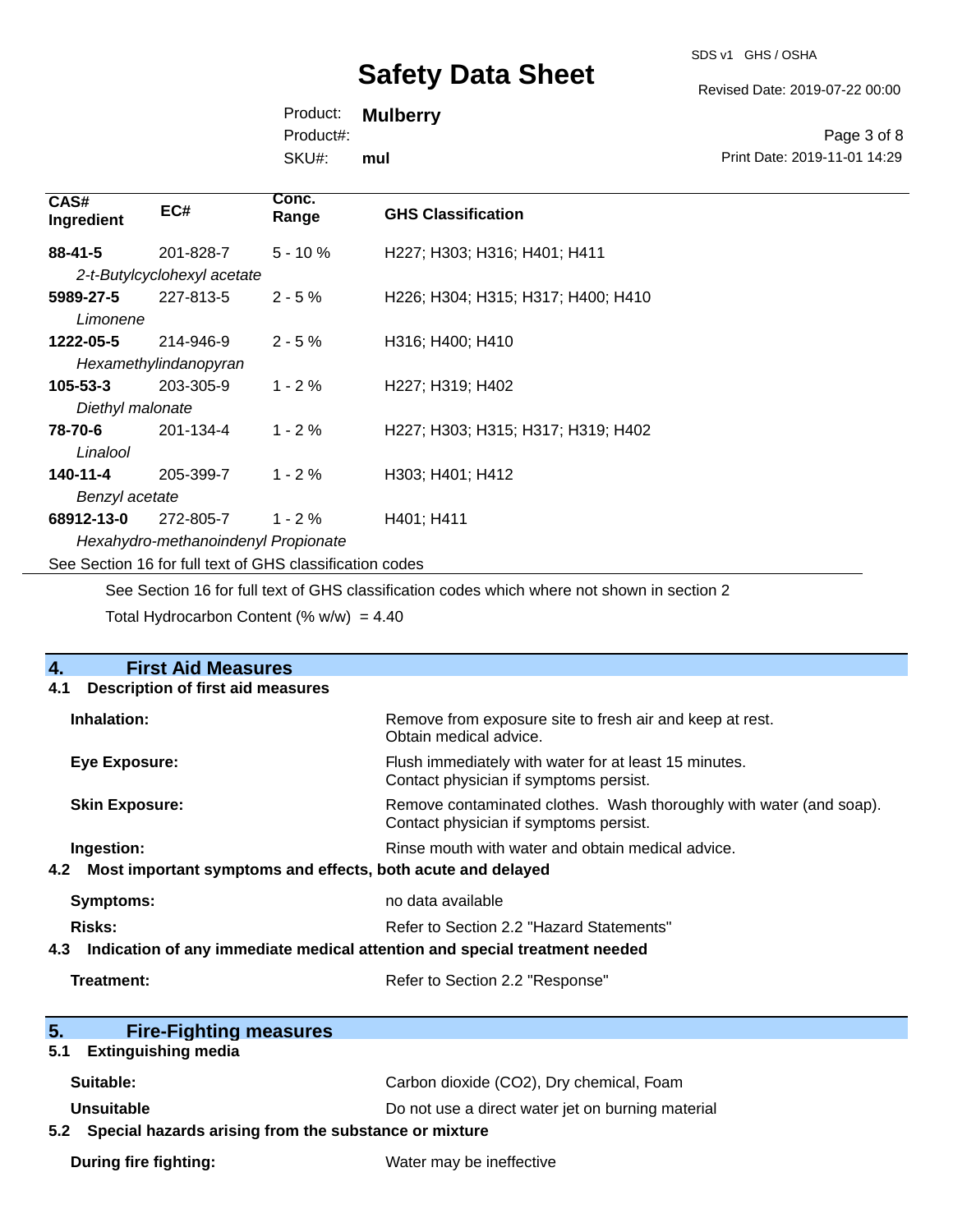SDS v1 GHS / OSHA

Revised Date: 2019-07-22 00:00

Product: **Mulberry**  SKU#: Product#: **mul**

Page 4 of 8 Print Date: 2019-11-01 14:29

#### **5.3 Advice for firefighters**

**Further information:** Standard procedure for chemical fires

## **6. Accidental Release Measures**

## **6.1 Personal precautions, protective equipment and emergency procedures**

Avoid inhalation and contact with skin and eyes. A self-contained breathing apparatus is recommended in case of a major spill.

#### **6.2 Environmental precautions**

Keep away from drains, soil, and surface and groundwater.

#### **6.3 Methods and materials for containment and cleaning up**

Clean up spillage promptly. Remove ignition sources. Provide adequate ventilation. Avoid excessive inhalation of vapors. Gross spillages should be contained by use of sand or inert powder and disposed of according to the local regulations.

#### **6.4 Reference to other sections**

Not Applicable

## **7. Handling and Storage**

#### **7.1 Precautions for safe handling**

Apply according to good manufacturing and industrial hygiene practices with proper ventilation. Do not drink, eat or smoke while handling. Respect good personal hygiene.

#### **7.2 Conditions for safe storage, including any incompatibilities**

Store in a cool, dry and ventilated area away from heat sources and protected from light in tightly closed original container. Avoid uncoated metal container. Keep air contact to a minimum.

#### **7.3 Specific end uses**

No information available

## **8. Exposure Controls/Personal Protection**

#### **8.1 Control parameters**

**Exposure Limits: Component** ACGIH TWA ppm STEL ppm TWA ppm STEL ppm ACGIH OSHA OSHA **140-11-4** *Benzyl acetate* 10

**Engineering Controls:** Use local exhaust as needed.

#### **8.2 Exposure controls - Personal protective equipment**

| Eye protection:                | Tightly sealed goggles, face shield, or safety glasses with brow guards and side shields, etc.<br>as may be appropriate for the exposure |
|--------------------------------|------------------------------------------------------------------------------------------------------------------------------------------|
| <b>Respiratory protection:</b> | Avoid excessive inhalation of concentrated vapors. Apply local ventilation where appropriate.                                            |
| <b>Skin protection:</b>        | Avoid Skin contact. Use chemically resistant gloves as needed.                                                                           |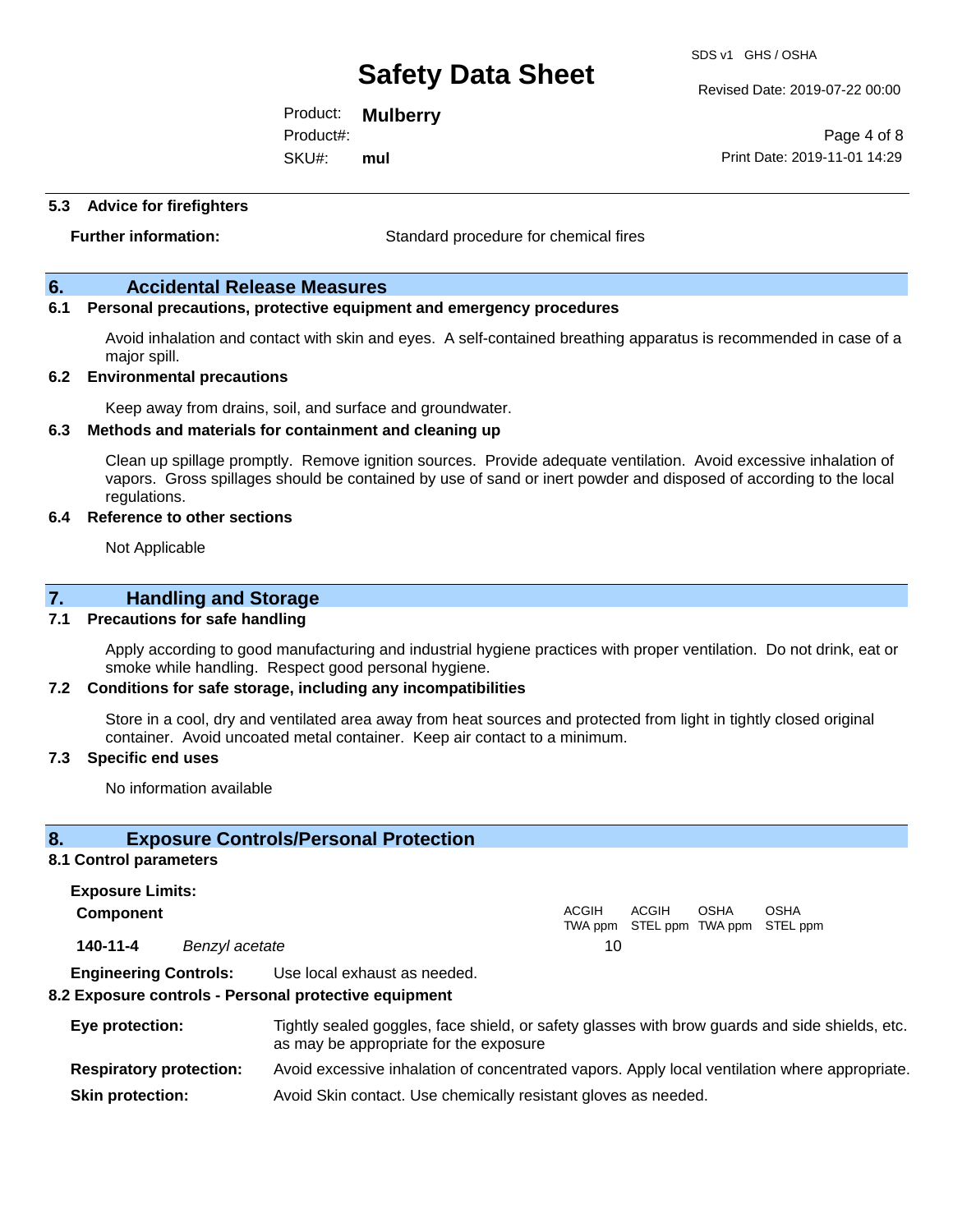Revised Date: 2019-07-22 00:00

Product: **Mulberry**  SKU#: Product#: **mul**

Page 5 of 8 Print Date: 2019-11-01 14:29

# **9. Physical and Chemical Properties**

## **9.1 Information on basic physical and chemical properties**

| Appearance:                  | Liquid                       |
|------------------------------|------------------------------|
| Odor:                        | Conforms to Standard         |
| Color:                       | Pale Yellow to Yellow (G3-6) |
| <b>Viscosity:</b>            | Liquid                       |
| <b>Freezing Point:</b>       | Not determined               |
| <b>Boiling Point:</b>        | Not determined               |
| <b>Melting Point:</b>        | Not determined               |
| <b>Flashpoint (CCCFP):</b>   | 170 F (76.67 C)              |
| <b>Auto flammability:</b>    | Not determined               |
| <b>Explosive Properties:</b> | None Expected                |
| <b>Oxidizing properties:</b> | None Expected                |
| Vapor Pressure (mmHg@20 C):  | 0.6047                       |
| %VOC:                        | 0.60                         |
| Specific Gravity @ 25 C:     | 1.0350                       |
| Density $@25C$ :             | 1.0320                       |
| Refractive Index @ 20 C:     | 1.5310                       |
| Soluble in:                  | Oil                          |

# **10. Stability and Reactivity**

| 10.1 Reactivity                         | None                                               |
|-----------------------------------------|----------------------------------------------------|
| <b>10.2 Chemical stability</b>          | Stable                                             |
| 10.3 Possibility of hazardous reactions | None known                                         |
| <b>10.4 Conditions to avoid</b>         | None known                                         |
| 10.5 Incompatible materials             | Strong oxidizing agents, strong acids, and alkalis |
| 10.6 Hazardous decomposition products   | None known                                         |

## **11. Toxicological Information 11.1 Toxicological Effects**

Acute Toxicity Estimates (ATEs) based on the individual Ingredient Toxicity Data utilizing the "Additivity Formula"

| Acute toxicity - Oral - (Rat) mg/kg          | (LD50: 1925.1811) Harmful if swallowed                   |
|----------------------------------------------|----------------------------------------------------------|
| Acute toxicity - Dermal - (Rabbit) mg/kg     | (LD50: 3450.3598) May be harmful in contact with skin    |
| Acute toxicity - Inhalation - (Rat) mg/L/4hr | (LD50: 52.9779) May be harmful if inhaled                |
| <b>Skin corrosion / irritation</b>           | May be harmful if inhaled                                |
| Serious eye damage / irritation              | Not classified - the classification criteria are not met |
| <b>Respiratory sensitization</b>             | Not classified - the classification criteria are not met |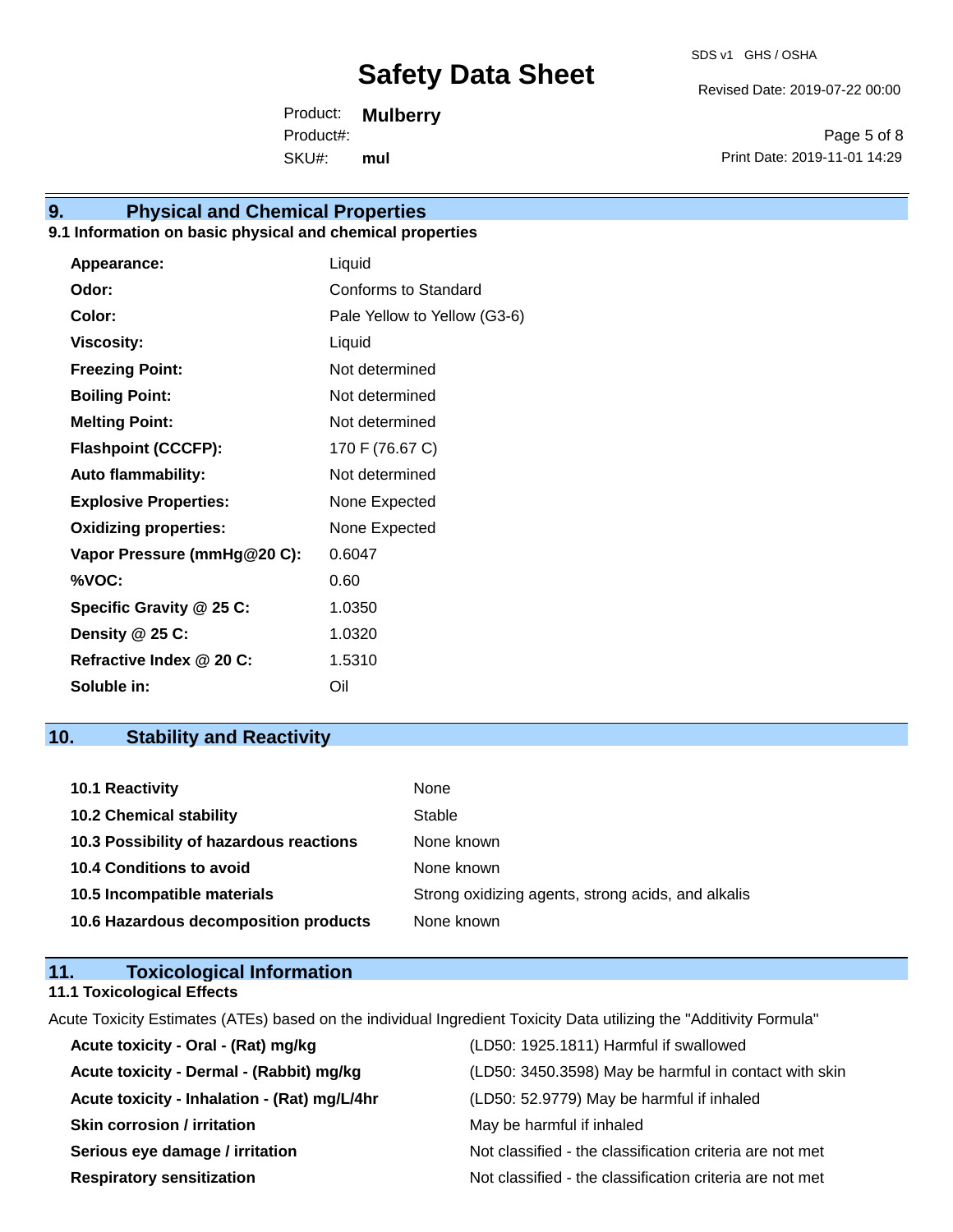SDS v1 GHS / OSHA

Revised Date: 2019-07-22 00:00

Product: **Mulberry**  SKU#: Product#: **mul**

Page 6 of 8 Print Date: 2019-11-01 14:29

| <b>Skin sensitization</b>                          | May cause an allergic skin reaction                      |
|----------------------------------------------------|----------------------------------------------------------|
| <b>Germ cell mutagenicity</b>                      | Not classified - the classification criteria are not met |
| Carcinogenicity                                    | Not classified - the classification criteria are not met |
| <b>Reproductive toxicity</b>                       | Not classified - the classification criteria are not met |
| Specific target organ toxicity - single exposure   | Not classified - the classification criteria are not met |
| Specific target organ toxicity - repeated exposure | Not classified - the classification criteria are not met |
| <b>Aspiration hazard</b>                           | Not classified - the classification criteria are not met |
|                                                    |                                                          |

| 12.<br><b>Ecological Information</b> |                                                 |
|--------------------------------------|-------------------------------------------------|
| 12.1 Toxicity                        |                                                 |
| <b>Acute acquatic toxicity</b>       | Very Toxic to aquatic life                      |
| <b>Chronic acquatic toxicity</b>     | Toxic to aquatic life with long lasting effects |
| <b>Toxicity Data on soil</b>         | no data available                               |
| <b>Toxicity on other organisms</b>   | no data available                               |
| 12.2 Persistence and degradability   | no data available                               |
| 12.3 Bioaccumulative potential       | no data available                               |
| 12.4 Mobility in soil                | no data available                               |
| 12.5 Other adverse effects           | no data available                               |

# **13. Disposal Conditions**

## **13.1 Waste treatment methods**

Do not allow product to reach sewage systems. Dispose of in accordance with all local and national regulations. Send to a licensed waste management company.The product should not be allowed to enter drains, water courses or the soil. Do not contaminate ponds, waterways or ditches with chemical or used container.

# **14. Transport Information**

| <b>Marine Pollutant</b>                                       | Yes. Ingredient of greatest environmental impact:<br>120-51-4 : (50 - 60 %) : Benzyl Benzoate |                                     |                   |                 |               |
|---------------------------------------------------------------|-----------------------------------------------------------------------------------------------|-------------------------------------|-------------------|-----------------|---------------|
| <b>Regulator</b>                                              |                                                                                               | <b>Class</b>                        | <b>Pack Group</b> | <b>Sub Risk</b> | UN-nr.        |
| U.S. DOT (Non-Bulk)                                           |                                                                                               | Not Regulated - Not Dangerous Goods |                   |                 |               |
| <b>Chemicals NOI</b>                                          |                                                                                               |                                     |                   |                 |               |
| <b>ADR/RID (International Road/Rail)</b>                      |                                                                                               |                                     |                   |                 |               |
| <b>Environmentally Hazardous</b><br>Substance, Liquid, n.o.s. |                                                                                               | 9                                   | Ш                 |                 | <b>UN3082</b> |
| <b>IATA (Air Cargo)</b>                                       |                                                                                               |                                     |                   |                 |               |
| <b>Environmentally Hazardous</b><br>Substance, Liquid, n.o.s. |                                                                                               | 9                                   | Ш                 |                 | UN3082        |
| IMDG (Sea)                                                    |                                                                                               |                                     |                   |                 |               |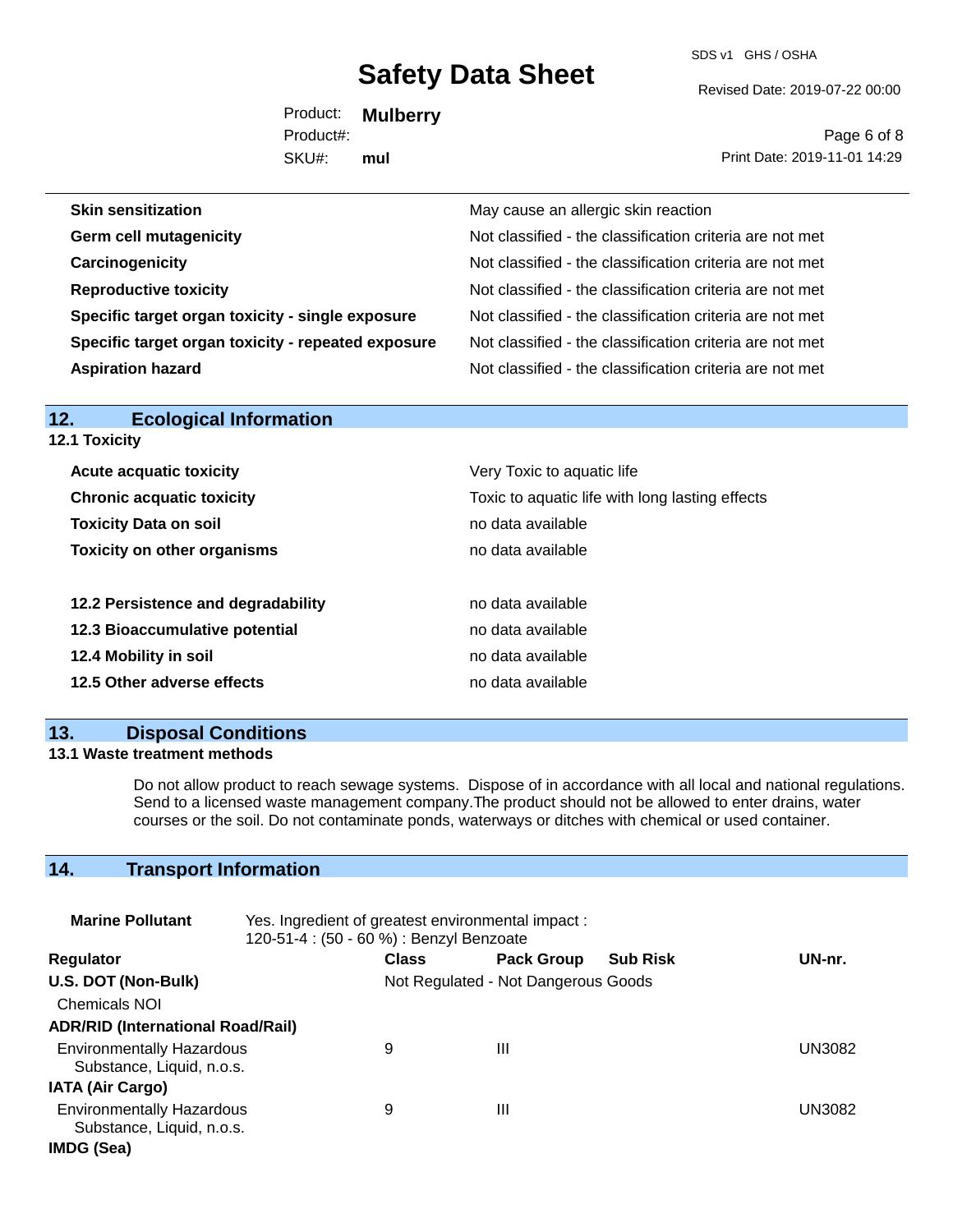Revised Date: 2019-07-22 00:00

|                                                                      |                                   | Product:      |     | <b>Mulberry</b>                                              |                                                               |  |
|----------------------------------------------------------------------|-----------------------------------|---------------|-----|--------------------------------------------------------------|---------------------------------------------------------------|--|
|                                                                      |                                   | Product#:     |     |                                                              | Page 7 of 8                                                   |  |
|                                                                      |                                   | SKU#:         | mul |                                                              | Print Date: 2019-11-01 14:29                                  |  |
| <b>Environmentally Hazardous</b><br>Substance, Liquid, n.o.s.        |                                   |               | 9   | $\mathbf{III}$                                               | UN3082                                                        |  |
| 15.<br><b>U.S. Federal Regulations</b>                               | <b>Regulatory Information</b>     |               |     |                                                              |                                                               |  |
| <b>TSCA (Toxic Substance Control Act)</b>                            |                                   |               |     | All components of the substance/mixture are listed or exempt |                                                               |  |
| 40 CFR(EPCRA, SARA, CERCLA and CAA)<br><b>U.S. State Regulations</b> |                                   |               |     | This product contains NO components of concern.              |                                                               |  |
| <b>California Proposition 65 Warning</b>                             |                                   |               |     | This product contains the following components:              |                                                               |  |
|                                                                      | 123-35-3(NF 204-622-5 0.01 - 0.1% |               |     | beta-Myrcene (Natural Source)                                |                                                               |  |
| <b>Canadian Regulations</b>                                          |                                   |               |     |                                                              |                                                               |  |
| <b>DSL</b>                                                           |                                   |               |     | components are NOT on the List:                              | 100.00% of the components are listed or exempt. The following |  |
| 81783-01-9                                                           | 279-817-1                         | $\leq$ 60 ppm |     | 2,4,4,7-tetramethylnona-6,8-diene-3-one-oxime                |                                                               |  |
|                                                                      |                                   |               |     |                                                              |                                                               |  |

# **16. Other Information**

### **GHS H-Statements referred to under section 3 and not listed in section 2**

| H226 : Flammable liquid and vapour                          | H303 : May be harmful if swallowed                       |
|-------------------------------------------------------------|----------------------------------------------------------|
| H304 : May be fatal if swallowed and enters airways         | H315 : Causes skin irritation                            |
| H317 : May cause an allergic skin reaction                  | H319 : Causes serious eye irritation                     |
| H401 : Toxic to aquatic life                                | H402 : Harmful to aquatic life                           |
| H410 : Very toxic to aquatic life with long lasting effects | H412 : Harmful to aquatic life with long lasting effects |
| <b>Total Fractional Values</b>                              |                                                          |
| (TFV) Risk                                                  | (TFV) Risk                                               |
| (94.38) Acute Toxicity Inhalation, Category 5               | (60.13) Aquatic Chronic Toxicity, Category 3             |
| (11.20) Sensitization, Skin, Category 1B                    | (6.00) Aquatic Chronic Toxicity, Category 2              |
| (3.52) Aquatic Chronic Toxicity, Category 4                 | (3.12) Aquatic Acute Toxicity, Category 1                |
| (3.00) Skin Corrosion/Irritation, Category 3                | (1.45) Acute Toxicity Dermal, Category 5                 |
| (1.04) Acute Toxicity Oral, Category 4                      |                                                          |

#### Remarks

This safety data sheet is based on the properties of the material known to WellingtonFragrance at the time the data sheet was issued. The safety data sheet is intended to provide information for a health and safety assessment of the material and the circumstances, under which it is packaged, stored or applied in the workplace. For such a safety assessment Wellington Fragrance holds no responsibility. This document is not intended for quality assurance purposes.